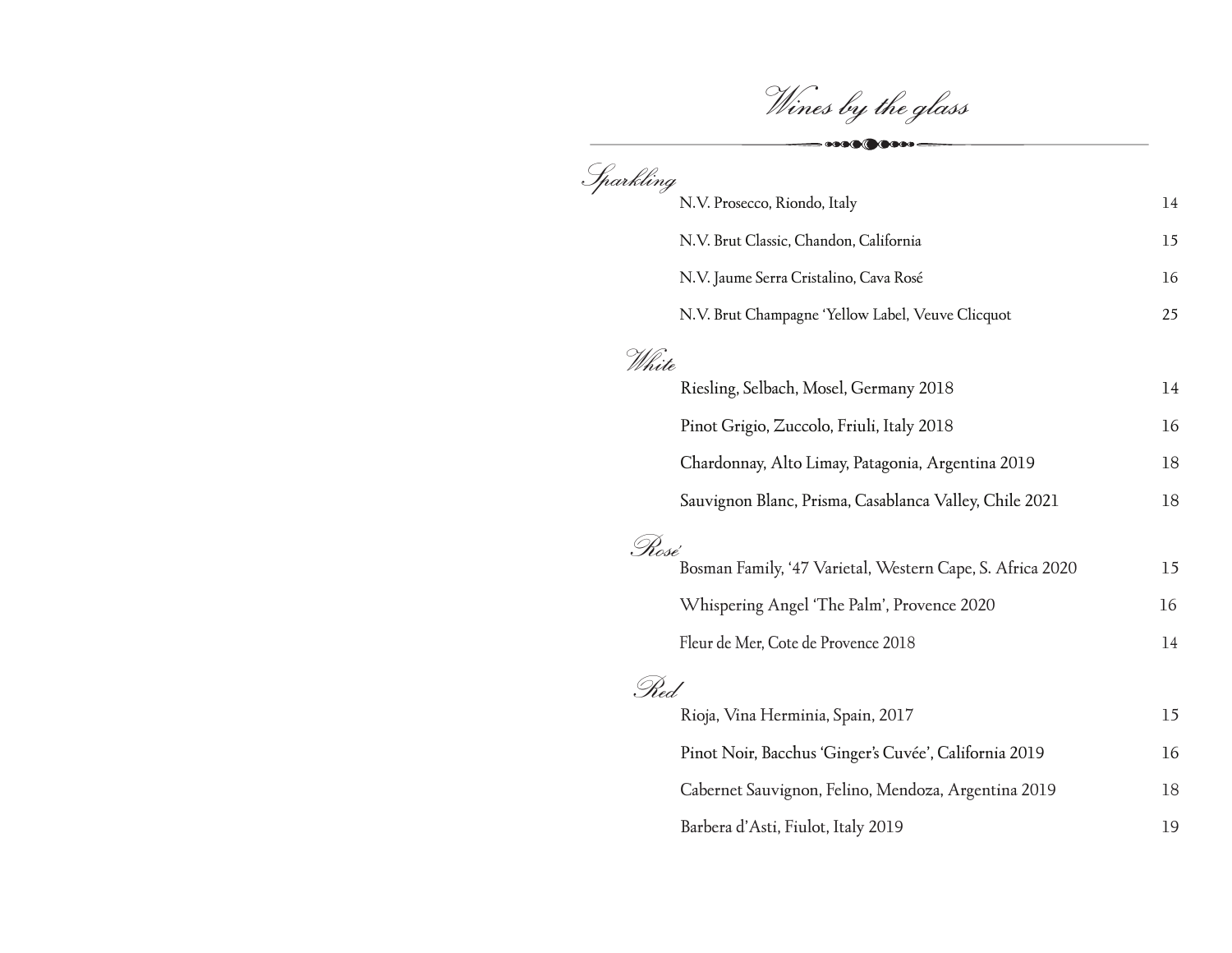Sparkling

# Non-Vintage Sparkling and Champagne

| N.V. Prosecco, Riondo, Italy                          | 78    |
|-------------------------------------------------------|-------|
| N.V. Brut Classic, Chandon, California                | 84    |
| Paul Laurent                                          | 88    |
| Moët & Chandon, Imperial                              | 154   |
| Ruinart, Blanc de Blancs                              | 165   |
| Krug, Grande Cuvee                                    | 350   |
| Dom Ruinart, Blanc de Blancs                          | 565   |
| Rosé Sparkling and Champagne                          |       |
| Moët & Chandon, Rosé Imperial                         | 165   |
| Billecart-Salmon                                      | 194   |
| Moët & Chandon, Imperial 1.5L                         | 378   |
| Dom Pérignon 2006                                     | 875   |
| Vintage Sparkling and Champagne                       |       |
| Cava, Terrers Brut Nature Gran Reserva, Recaredo 2015 | 75    |
| Dom Pérignon 2012                                     | 346   |
| Veuve Cliquot, 'La Grande Dame' 2008                  | 550   |
| Dom Pérignon 2005 1.5L                                | 1,100 |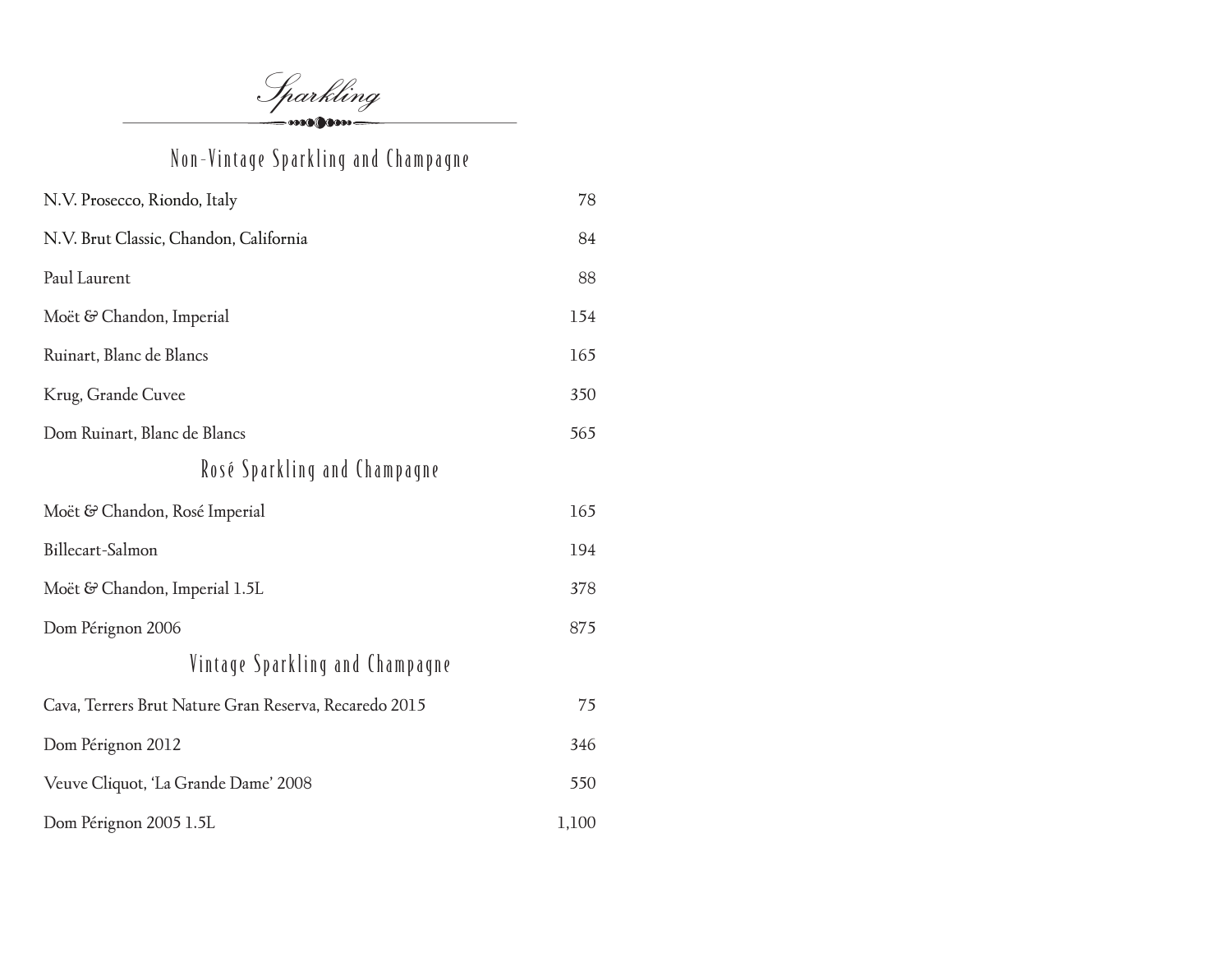White Wines

| $\begin{picture}(20,10) \put(0,0){\line(1,0){100}} \put(15,0){\line(1,0){100}} \put(15,0){\line(1,0){100}} \put(15,0){\line(1,0){100}} \put(15,0){\line(1,0){100}} \put(15,0){\line(1,0){100}} \put(15,0){\line(1,0){100}} \put(15,0){\line(1,0){100}} \put(15,0){\line(1,0){100}} \put(15,0){\line(1,0){100}} \put(15,0){\line(1,0){100}} \$ |     |
|-----------------------------------------------------------------------------------------------------------------------------------------------------------------------------------------------------------------------------------------------------------------------------------------------------------------------------------------------|-----|
| CHARDONNAY                                                                                                                                                                                                                                                                                                                                    |     |
| Skyside Chardonnay, North Coast, California 2018                                                                                                                                                                                                                                                                                              | 70  |
| Hanzell 'Sebella' Chardonnay, Sonoma, California 2018                                                                                                                                                                                                                                                                                         | 72  |
| Chablis 1er Cru, Dauvissat 'Séchet' Burgundy France 2018                                                                                                                                                                                                                                                                                      | 87  |
| Jordan Chardonnay, Russian River Valley, 2018                                                                                                                                                                                                                                                                                                 | 92  |
| Chablis, Les Vaillons Vieilles Vignes Premier Cru, Burgundy, France 2019                                                                                                                                                                                                                                                                      | 140 |
| Domaine Serene Chardonnay, Evenstad Reserve, Dundee Hills, Oregon 2018                                                                                                                                                                                                                                                                        | 147 |
| Torchiana, TOR, Kenward Family Vineyards 2012                                                                                                                                                                                                                                                                                                 | 150 |
| SAUVIGNON BLANC                                                                                                                                                                                                                                                                                                                               |     |
| Loveblock, Marlborough, New Zealand 2021                                                                                                                                                                                                                                                                                                      | 64  |
| Pouilly Fumé, Dechamps, Loire Valley, France 2019                                                                                                                                                                                                                                                                                             | 76  |
| Duckhorn, Napa Valley, California 2021                                                                                                                                                                                                                                                                                                        | 78  |
| Sancerre, La Maratre, France 2020                                                                                                                                                                                                                                                                                                             | 92  |
| Rochioli, Russina River 2020                                                                                                                                                                                                                                                                                                                  | 132 |
| RIESLING                                                                                                                                                                                                                                                                                                                                      |     |
| Domine Christophe Mittnacht, Alsace, France 2020                                                                                                                                                                                                                                                                                              | 57  |
| Carl Loewen Estate, Mosel, Germany 2020                                                                                                                                                                                                                                                                                                       | 62  |
| Künstler, Rheingau, Germany 2015                                                                                                                                                                                                                                                                                                              | 64  |
| Kamptal, Loimer, Austria 2014                                                                                                                                                                                                                                                                                                                 | 68  |
| Selbach-Oster, Spätlese Wehlener-Sonnenuhr, Germany 2015                                                                                                                                                                                                                                                                                      | 70  |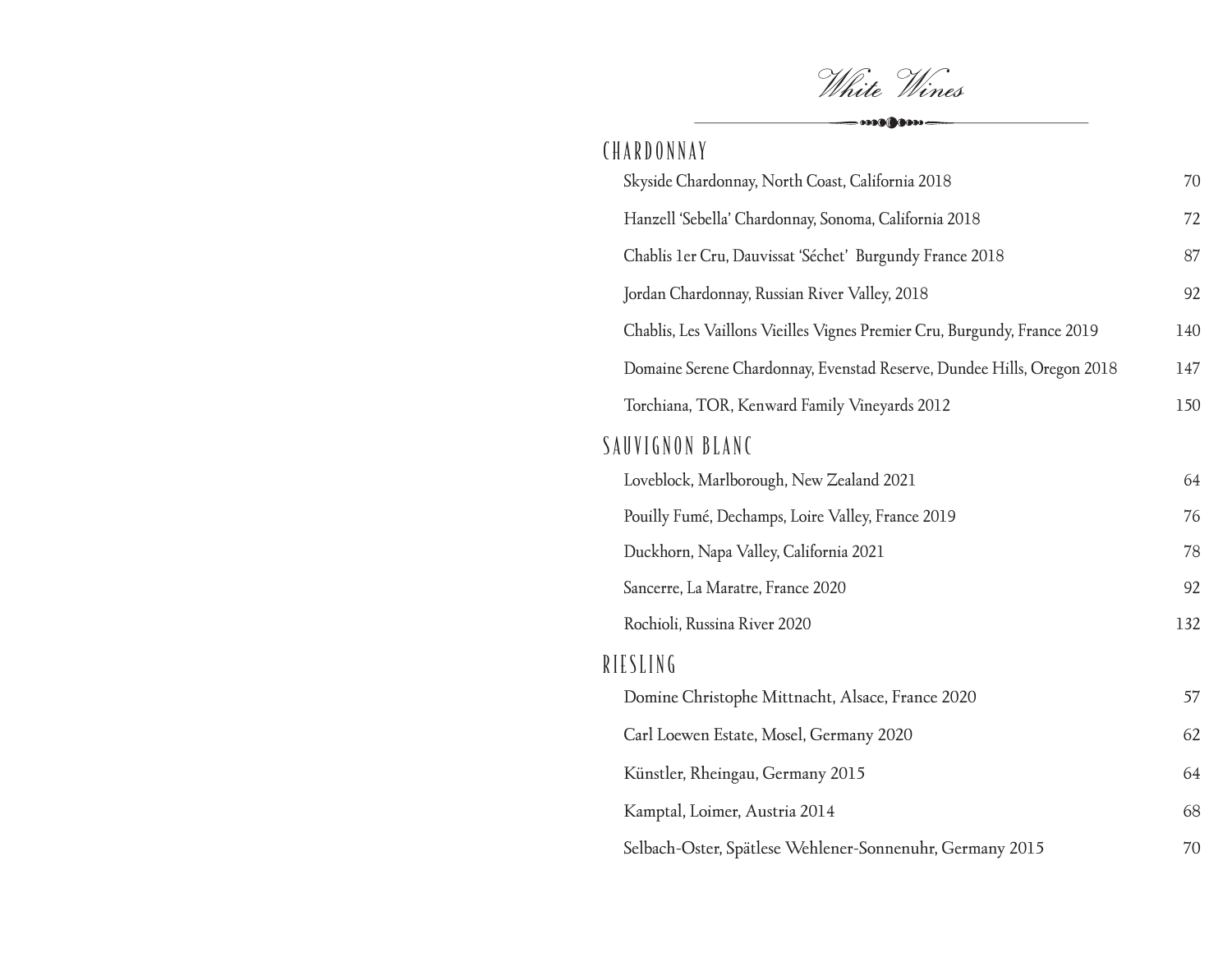### OTHER INTERESTING WHITES

| Grüner Veltliner, Nigl, 'Freiheit', Kremstal, Austria 2020        | 50  |
|-------------------------------------------------------------------|-----|
| Pinot Grigio, Oltrepo Pavese, Bruno Verdi, Italy 2021             | 52  |
| Listan Blanco, Tajinaste, Canary Islands 2018                     | 56  |
| Albariño, Tricó, Rías Baixas, Spain 2017                          | 60  |
| Gewurztraminer, Domaine Bechtold, 'Engelberg', Alsace France 2012 | 72  |
| Las Islas, Forastera Blanca, Canary Islands 2014                  | 72  |
| Vouvray Sec, Foreau, 'Clos Naudin' France 2013                    | 75  |
| Pinot Grigio, Terlato, Italy 2019                                 | 80  |
| Altesse, Vens Le Haut, France 2011                                | 86  |
| Condrieu, Yves Cuilleron, La Petite Côte, France 2016             | 100 |
| Gaja, Ca' Marcanda Vistamare, Tuscany 2018                        | 156 |

Rosé

 $\cdots$   $\bullet$ 

# Château Miraval, Cotes de Provence, France 2020 68 Sancerre, Le Roi Pierres, Loire Valley 2020 78

| Château d'Esclans Whispering Angel Rose 2020         | 82 |
|------------------------------------------------------|----|
| Diving into Hampton Water, Languedoc-Roussillon 2018 |    |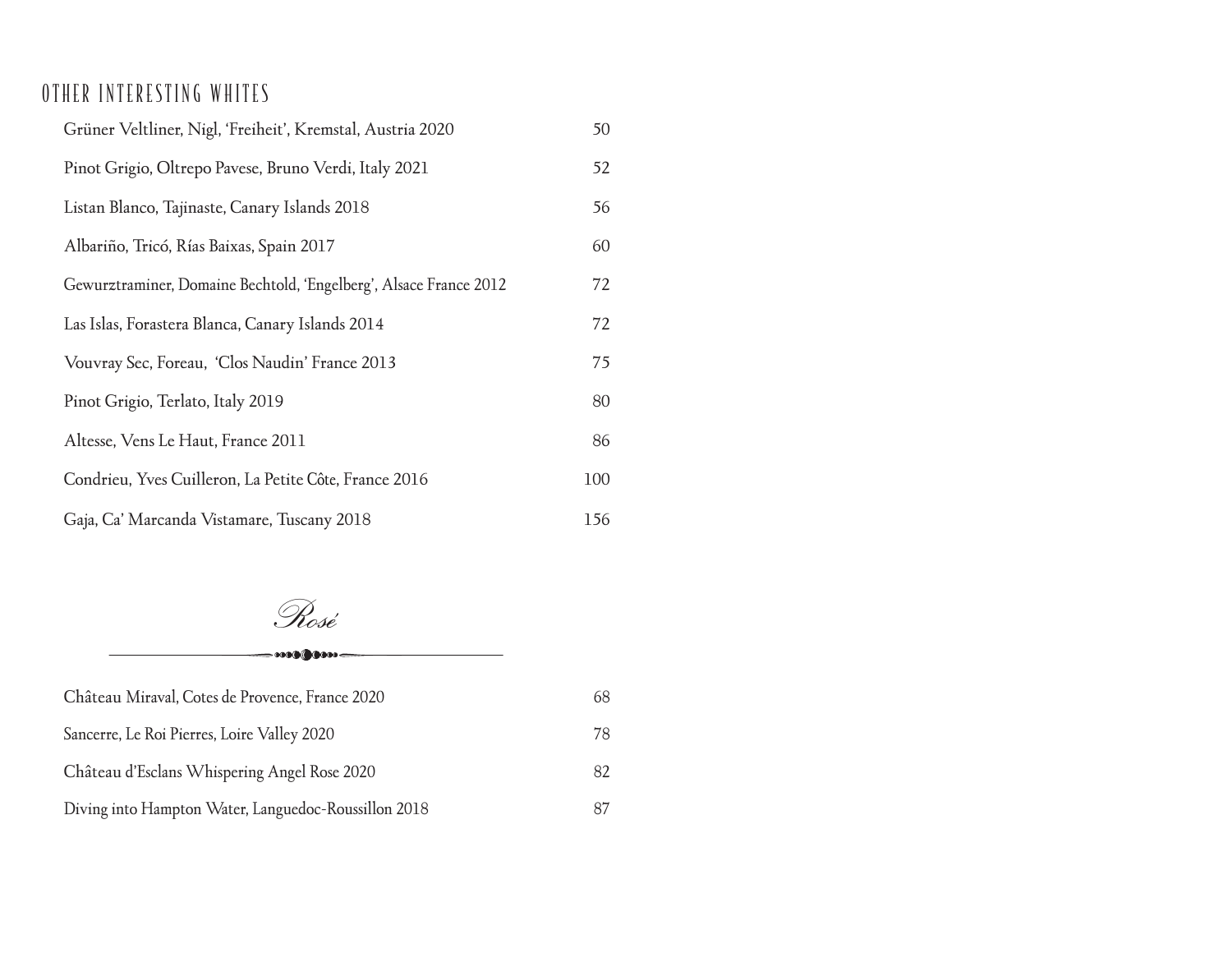Red Wines

| $\longrightarrow\hspace*{0.2cm} \longrightarrow\hspace*{0.2cm} \longrightarrow\hspace*{0.2cm} \longrightarrow\hspace*{0.2cm} \longrightarrow\hspace*{0.2cm} \longrightarrow\hspace*{0.2cm} \longrightarrow\hspace*{0.2cm} \longrightarrow\hspace*{0.2cm} \longrightarrow\hspace*{0.2cm} \longrightarrow\hspace*{0.2cm} \longrightarrow\hspace*{0.2cm} \longrightarrow\hspace*{0.2cm} \longrightarrow\hspace*{0.2cm} \longrightarrow\hspace*{0.2cm} \longrightarrow\hspace*{0.2cm} \longrightarrow\hspace*{0.2cm} \longrightarrow\hspace*{0.2cm} \longrightarrow\hspace*{0.2cm} \longrightarrow\hs$<br>PINOT NOIR |     |
|------------------------------------------------------------------------------------------------------------------------------------------------------------------------------------------------------------------------------------------------------------------------------------------------------------------------------------------------------------------------------------------------------------------------------------------------------------------------------------------------------------------------------------------------------------------------------------------------------------------|-----|
| Bosmen Family Vineyards, South Africa, 2019                                                                                                                                                                                                                                                                                                                                                                                                                                                                                                                                                                      | 68  |
| Smoke Tree, Sonoma Coast 2018                                                                                                                                                                                                                                                                                                                                                                                                                                                                                                                                                                                    | 72  |
| Cristom, Eola-Amity Hills, Wilamentte Valley, Oregon 2019                                                                                                                                                                                                                                                                                                                                                                                                                                                                                                                                                        | 88  |
| Ken Wright, Willamette Valley, Oregon 2020                                                                                                                                                                                                                                                                                                                                                                                                                                                                                                                                                                       | 90  |
| Anthill Farms, Anderson Valley, California 2019                                                                                                                                                                                                                                                                                                                                                                                                                                                                                                                                                                  | 108 |
| Shea Cellars Estate, Wilamentte Valley, Oregon 2017                                                                                                                                                                                                                                                                                                                                                                                                                                                                                                                                                              | 118 |
| Kitá Wines, Sta Rita Hills, California 2015                                                                                                                                                                                                                                                                                                                                                                                                                                                                                                                                                                      | 120 |
| Hanzell, Sebella, Sonoma Coast 2017                                                                                                                                                                                                                                                                                                                                                                                                                                                                                                                                                                              | 160 |
| Flowers, Sonoma Coast, 2019                                                                                                                                                                                                                                                                                                                                                                                                                                                                                                                                                                                      | 168 |
| Hirsch Vineyards, San Andreas Fault, Sonoma 2017                                                                                                                                                                                                                                                                                                                                                                                                                                                                                                                                                                 | 173 |
| NEBBIOLO/SANGIOVESE                                                                                                                                                                                                                                                                                                                                                                                                                                                                                                                                                                                              |     |
| Conti, Spanna Colline Novaresi, Piedmont, Italy 2019                                                                                                                                                                                                                                                                                                                                                                                                                                                                                                                                                             | 78  |
| Rosso di Montalcino, Ciacci Piccolomini d'Aragona, Tuscany 2020                                                                                                                                                                                                                                                                                                                                                                                                                                                                                                                                                  | 86  |
| Barolo, Luigi Einaudi Logo, Piedmonte, Italy 2014                                                                                                                                                                                                                                                                                                                                                                                                                                                                                                                                                                | 125 |
| Brunello di Montalcino, La Torre, Italy 2016                                                                                                                                                                                                                                                                                                                                                                                                                                                                                                                                                                     | 175 |
| Chianti Classico, Marchese Antinori, Reserva, Tuscany 2018                                                                                                                                                                                                                                                                                                                                                                                                                                                                                                                                                       | 185 |
| Barolo, 'Campe', La Spinetta 2006                                                                                                                                                                                                                                                                                                                                                                                                                                                                                                                                                                                | 362 |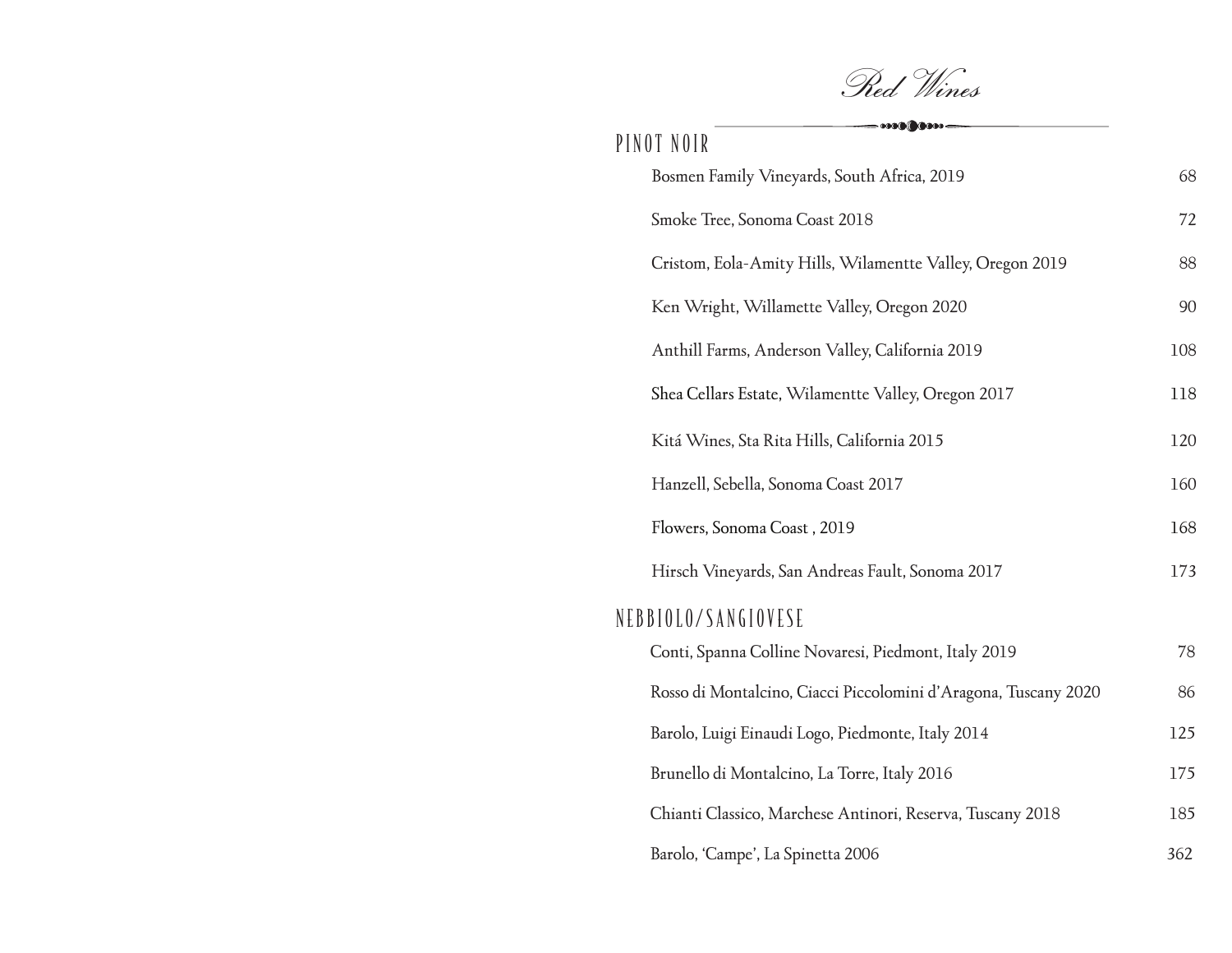## CABERNET, MERLOT AND BLENDS

| Cabernet Sauvignon, Arrowood, Sonoma Coast, California 2017         | 92  |
|---------------------------------------------------------------------|-----|
| Bordeaux, Château Haut Segottes, St. Emilion Grand Cru, France 2018 | 98  |
| Château Simon, Palette Rouge, Provence, France 2008                 | 105 |
| Margaux, Moulin de Tricot 2017                                      | 108 |
| Cabernet Sauvignon, Kitá Wines, Santa Ynez Valley, California 2015  | 120 |
| Merlot, Calluna Winery, 'Aux Raynauds', Chalk Hill 2015             | 124 |
| Pomerol, Château de Valois 2015                                     | 146 |
| Merlot, Decoy Duckhorn, Napa Valley, California 2019                | 148 |
| Cabernet Sauvignon, Inglenook, Napa Valley, California 2016         | 200 |
| Corison, St. Helena Napa Valley 2018                                | 280 |
| Stag's Leap Wine Cellars, 'Artemis', Napa Valley 2018               | 298 |
| Bordeaux Blend, Overture by Opus One nv                             | 325 |
| Rubicon, Inglenook, Napa Valley 2017                                | 395 |
| Insignia, Joseph Phelps, Napa Valley 2018                           | 425 |
| Bordeaux Blend, 'Continuum', Mondavi Estate, Napa 2018              | 425 |
| Château Leoville Recolete 'Las Clases', Saint-Julien, France 1999   | 500 |
| Bordeaux Blend, Opus One, Napa Valley 2014                          | 525 |
| Caymus, 'Special Select', Napa Valley 2017                          | 600 |
| Cabernet Sauvignon, Eisele Vineyard, Napa Valley 2013               | 630 |